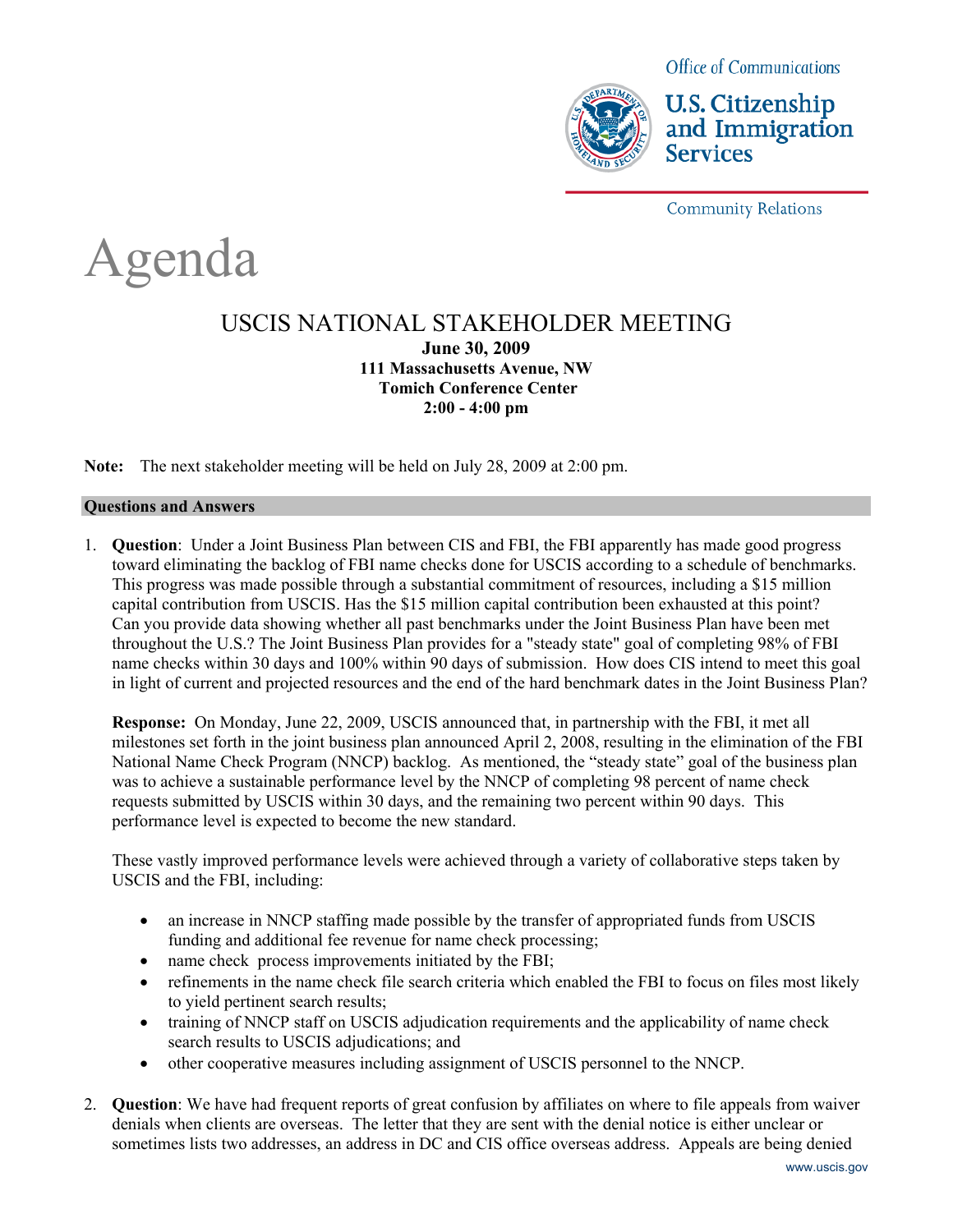**U.S. Citizenship** and Immigration **Services** 

### **Community Relations**

for un-timeliness because the instructions on where to file were not clear and applicants are finding out that express mail are not accepted at certain addresses. Denial notices should clearly state a standard mail address and an express mail address. Can the instructions be standardized and clarified?

**Response:** Standard Operating Guidance issued by the USCIS International Operations Division includes a standard template for overseas staff to use when issuing denials of requests for waivers of inadmissibility grounds.

In most cases, the letterhead of the office issuing the denial will include both a U.S. mail address (all offices overseas can receive mail via diplomatic pouch through a U.S. based address) and an overseas mailing address. The instructions have not specified which address to use depending on how the filing is being submitted. To make our communication about where to send appeals clearer, we will instruct our overseas offices to indicate on the letterhead which address to use for standard mailing and which to use for express mailing. In addition, we will instruct our overseas offices to accept an appeal as timely filed if the appeal form, with the appropriate fee and signature, are received timely at either the U.S. address or the overseas address. Whether the appeal is sent by regular mail or by an overnight or other expedited delivery service, the applicant is responsible for taking the steps necessary to ensure that USCIS receives the appeal before the appeal period lapses.

3. **Question:** Persons who win the diversity lottery are supposed to adjust their status in the same Fiscal Year. If for whatever reason, including processing delays, they do not adjust by the end of the fiscal year, they are unable to obtain lawful permanent resident status. Does USCIS have any statistics on how many people win the diversity lottery and are unable to adjust within the fiscal year?

**Response:** Please note that the Department of State, not USCIS, tracks unused diversity (DV) visa numbers each fiscal year. Figures for DV visa usage and adjustments of status for fiscal years 1999 through 2008 can be found at the following Department of State web site: http://www.travel.state.gov/pdf/FY08-AR-TableVII.pdf

Individual offices keep track of the diversity adjustment cases received from the NBC, primarily by use of spread sheets. USCIS notes that the Lockbox, NBC and local field offices do everything possible to adjust these cases within the fiscal year. The Lockbox segregates out Diversity cases and expedites shipment to the NBC. The NBC, in turn, expedites the processing and routes the file(s) to the responsible field office as quickly as possible. Near the end of a fiscal year, the NBC will take extraordinary measures (for example, scanning files, overnight shipments) to get files into the hands of a field office for adjudication. Despite such extraordinary measures, you should note that by law, USCIS cannot adjust the status of any person until all background and security checks have been completed and the DV adjustment applicant has met his or her burden of establishing statutory eligibility to adjust status. There may be cases, therefore, where USCIS cannot approve an adjustment application prior to the end of the fiscal year. For this reason, USCIS encourages persons seeking to adjust status on the basis of selection in the DV lottery file their completed adjustment applications as soon as they become eligible to do so based on the State Department's monthly Visa Bulletin.

Please note however that the vast majority of lottery winners consular process overseas. For FY2008 for example, USCIS adjusted the status of 1,440 cases, while 41,761 aliens were admitted with DV immigrant visas.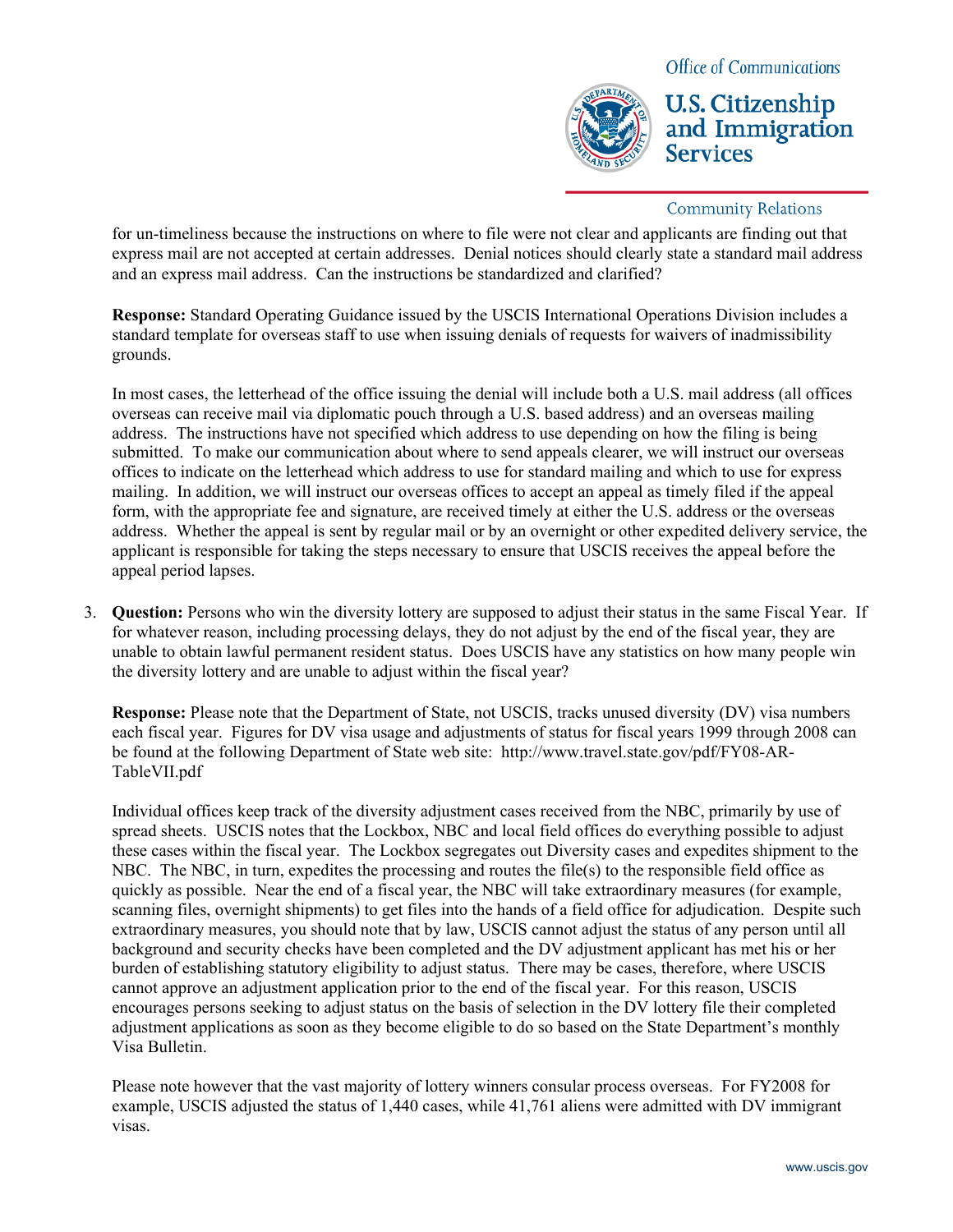

**U.S. Citizenship** and Immigration **Services** 

**Community Relations** 

USCIS does not have information on those winners who are eligible for adjustment of status and fail to apply within the filing timeframes.

4. **Question**: Advocates for refugees are increasingly concerned about the issue of refugees being detained when immigration authorities discover that they have not adjusted status to LPR after one year in the United States. Section 209(a)(1) of the INA provides that refugees present in the U.S. one year after arrival, who have not yet acquired LPR status, "shall . . . return or be returned to the custody" of DHS for inspection and examination for adjustment of status. ICE, in some locations, has read this language to mean that it can apprehend and detain unadjusted refugees while they are forced to complete the application for a green card. Typically, the refugees subject to detention under this policy pose no threat to society, have families in the US, have no or minimal criminal records, and are victims of torture or other trauma that makes them particularly vulnerable to the harsh conditions of detention. The refugee clients are being held without immigration charges against them during the time their adjustment applications are pending.

The adjustment of status application process for detained refugees usually lasts four to six months, but it can sometimes take a year or more. What actions can USCIS take to ensure that the detention of refugees during the adjustment of status process is as short as possible? In particular:

- a. Can USCIS institute a process for expediting adjustment applications for refugees in detention for example, to ensure that the process takes no longer than three months?
- b. Currently, USCIS accepts adjustment applications from detained refugees only through the ICE / DRO officials in the detention facility. Can USCIS change its policy in order to accept the I-485 application directly from the detained refugee? Many of the delays in the adjustment process result from coordination problems between USCIS and ICE, and this would help prevent such problems at the early stages.

**Response**: USCIS recommends that LIRS reach out to the ICE Office of the Principle Legal Advisor on any questions related to ICE's detention authority.

Regarding USCIS actions, the Nebraska Service Center (NSC) does expedite adjustment applications for refugees in detention. When ICE/DRO and/or an attorney of record (filed G-28) alerts NSC of a detained refugee, NSC verifies whether the individual is a refugee and whether he/she has already filed an I-485 or whether one needs to be filed. If an I-485 has already been filed, NSC works with DRO and the local USCIS field office in getting the case adjudicated. If an I-485 has not been filed, DRO facilitates the filing with NSC. NSC has an effective tracking and expedite procedure in place. However, often the I-485 is missing required evidence (such as vaccinations), which results in delayed adjudication. NSC or the field office cannot complete the adjudication until the filing is complete. If the detained refugee files the I-485 directly with the center, NSC may not be able to identify it immediately as a detained case requiring expedited handling. It is recommended that DRO continue to contact NSC and facilitate the filing of the I-485.

5. **Question**: I sent an inquiry to the California Service Center about two weeks only to find out that the email no longer works. When I followed up with the Nebraska Service Center, I found out that the CSC only takes inquiries from congressional offices and their staff. It appears that CSC is following a directive or a memorandum (not sure which) from HQ that inquiries not coming from congressional offices should be directed to Customer Service. Perhaps HQ meant to include accredited agencies and their staff when the